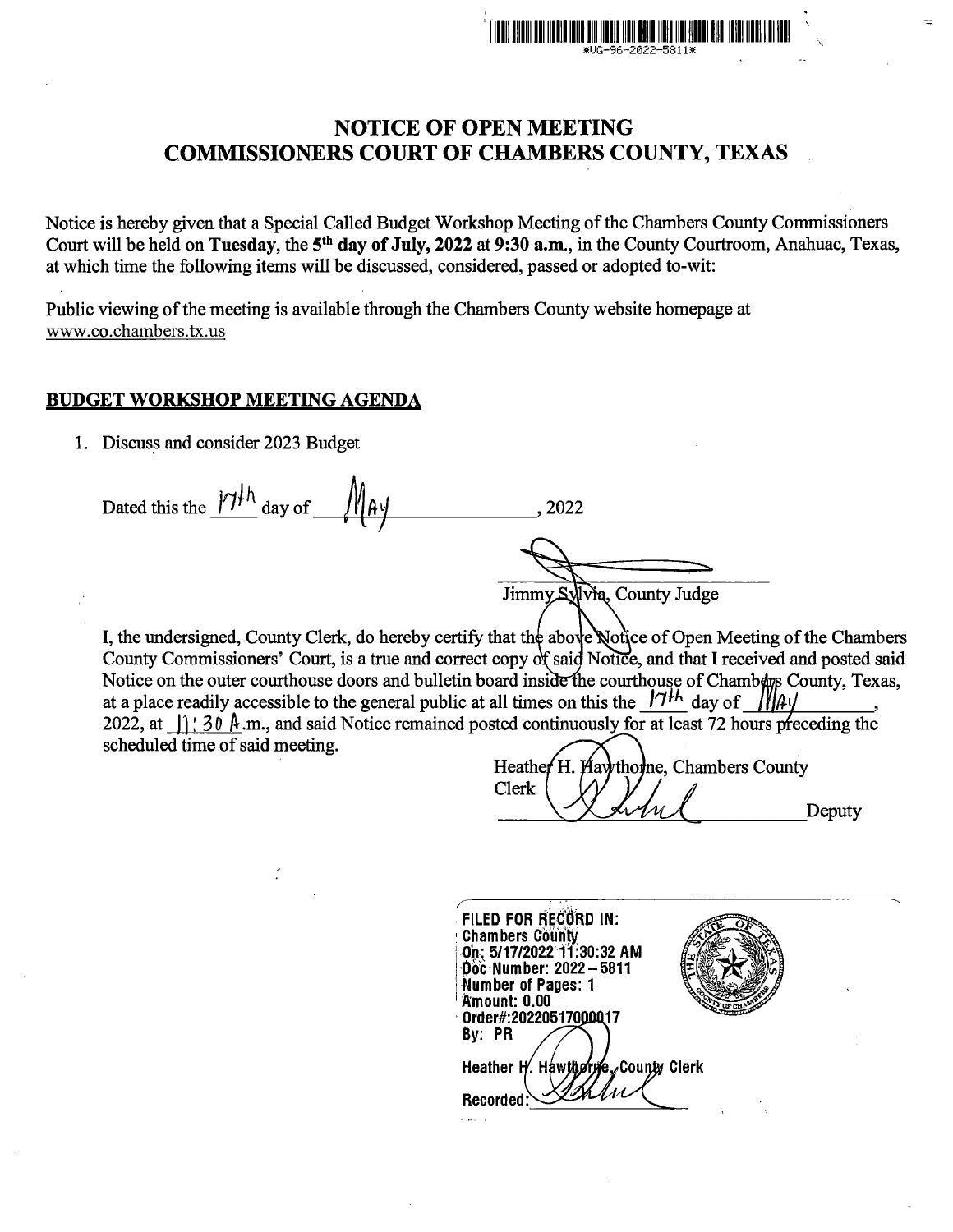

Notice is hereby given that a Special Called Budget Workshop Meeting of the Chambers County Commissioners Court will be held on Tuesday, the 12th day of July, 2022 at 1:00 p.m., in the County Courtroom, Anahuac, Texas, at which time the following items will be discussed, considered, passed or adopted to-wit:

Public viewing of the meeting is available through the Chambers County website homepage at www.co.chambers.tx.us

### BUDGET WORKSHOP MEETING AGENDA

1. Discuss and consider 2023 Budget

Dated this the  $\frac{1}{7}$ <sup>th</sup> day of  $\frac{1}{4}$   $\frac{1}{4}$  . 2022

Vyvia, County Judge Jimmy

I, the undersigned, County Clerk, do hereby certify that the above Notice of Open Meeting of the Chambers County Commissioners' Court, is a true and correct copy of said Notice, and that I received and posted said Notice on the outer courthouse doors and bulletin board inside the courthouse of Chambers County, Texas, at a place readily accessible to the general public at all times on this the  $/7$ <sup>th</sup> day of  $/$ 2022, at  $\frac{1}{30}$  A .m., and said Notice remained posted continuously for at least 72 hours preceding the scheduled time of said meeting.

dwthorne, Chambers County Heather Clerk Deputy

FILED FOR RECORD IN: Chambers County On: 5/17/2022 11:30:32 AM Doc Number: 2022 - 5812 Number of Pages: 1 Amount: 0.00 Order#:20220517000017 By: PR Heather H./Hawthdme, County Clerk Recorded: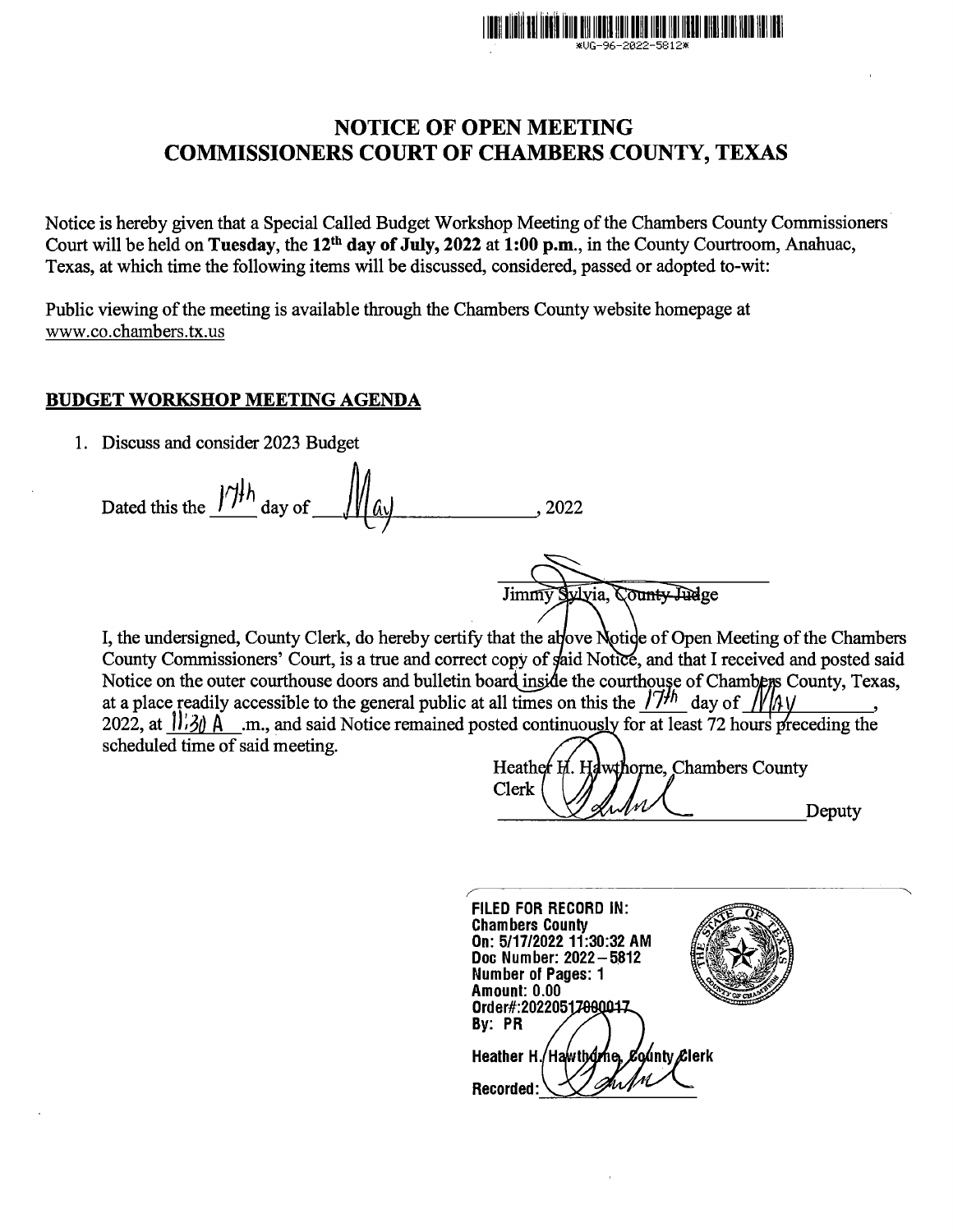

Notice is hereby given that a Special Called Budget Workshop Meeting of the Chambers County Commissioners Court will be held on **Tuesday,** the **19th day of July, 2022 at 9:30 a.m.,** in the County Courtroom, Anahuac, Texas, at which time the following items will be discussed2 considered, passed or adopted to-wit:

Public viewing of the meeting is available through the Chambers County website homepage at www.co.chambers.tx.us

## **BUDGET WORKSHOP MEETING AGENDA**

1. Discuss and consider 2023 Budget

Dated this the  $\frac{|\mathcal{V}|}{\mathcal{V}}$  day of  $\frac{|\mathcal{V}|}{\mathcal{V}}$   $\mathcal{V}$   $\mathcal{V}$   $\mathcal{V}$   $\mathcal{V}$   $\mathcal{V}$   $\mathcal{V}$   $\mathcal{V}$   $\mathcal{V}$   $\mathcal{V}$   $\mathcal{V}$   $\mathcal{V}$   $\mathcal{V}$   $\mathcal{V}$   $\mathcal{V}$   $\mathcal{V}$   $\mathcal{V}$   $\mathcal{V}$   $\mathcal{V}$ 

Jimmy Sylvia, County Judge

I, the undersigned, County Clerk, do hereby certify that the above Notice of Open Meeting of the Chambers County Commissioners' Court, is a true and correct copy of said Notice, and that I received and posted said Notice on the outer courthouse doors and bulletin board inside the courthouse of Chambers County, Texas, at a place readily accessible to the general public at all times on this the  $\int \frac{\partial^2 u}{\partial x}$  day of  $\int \frac{\partial u}{\partial x}$ . at a place readily accessible to the general public at all times on this the  $17^{1/h}$  day of  $\sqrt{1}$ 2022, at  $\int \int \hat{\theta} \hat{\theta} \hat{\theta}$  *m.*, and said Notice remained posted continuously for at least 72 hours preceding the scheduled time of said meeting.

Heather H. Hawthorne. Chambers County Clerk Deputy

**FILED FOR RECORD** IN: **Chambers County On: 5/17/2022 11:30:32 AM Doc Number: 2022-5813 Number of Pages: 1 Amount: 0.00 Order#:20220517000017 By: PR County Clerk Heather H** /. Hawtherm **Recorded**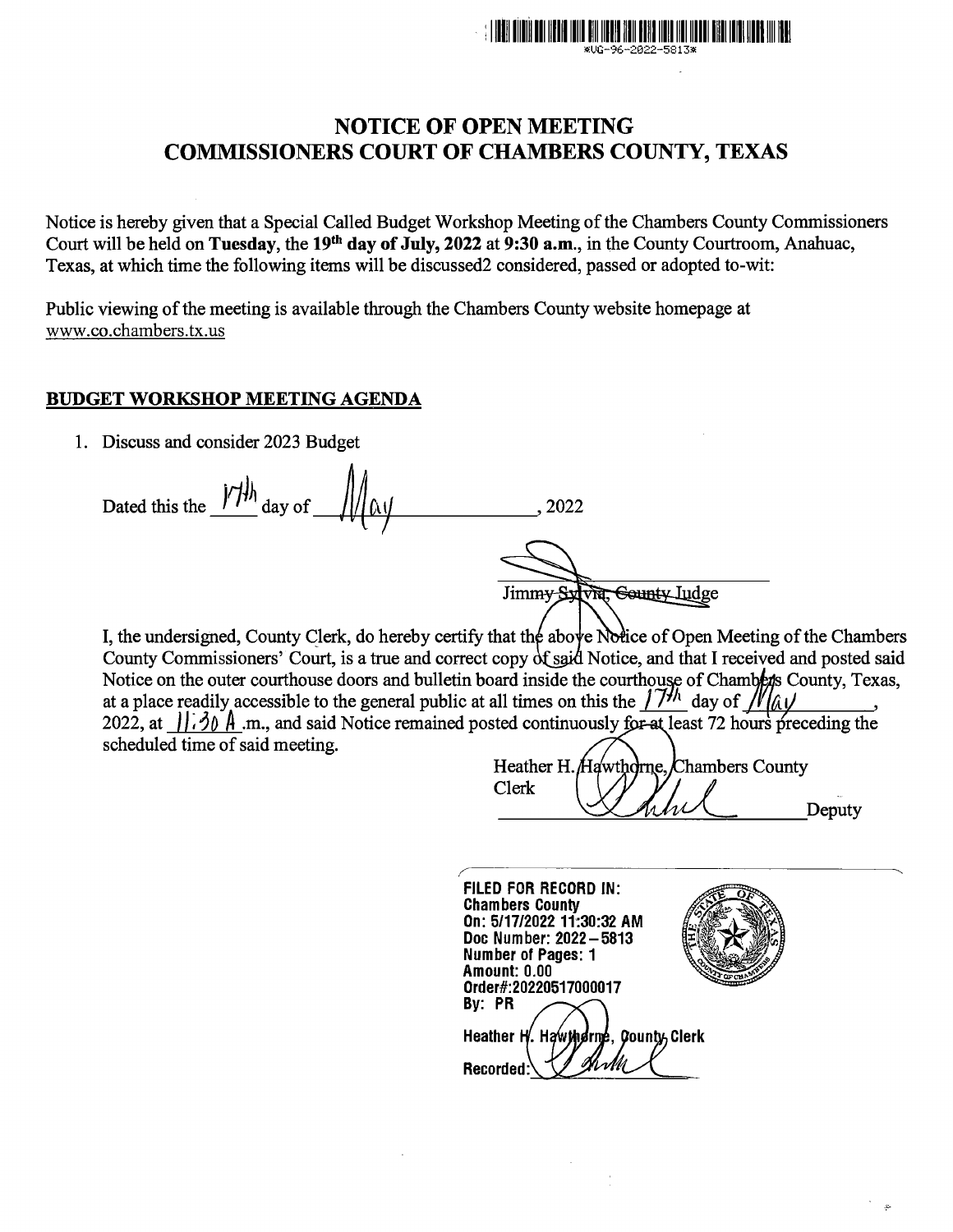

Notice is hereby given that a Special Called Budget Workshop Meeting of the Chambers County Commissioners Court will be held on Tuesday, the 26<sup>th</sup> day of July, 2022 at 1:00 p.m., in the County Courtroom, Anahuac, Texas, at which time the following items will be discussed, considered, passed or adopted to-wit:

Public viewing of the meeting is available through the Chambers County website homepage at www.co.chambers.tx.us

### BUDGET WORKSHOP MEETING AGENDA

1. Discuss and consider 2023 Budget

Dated this the  $1/1\,h$  day of  $\frac{1}{\sqrt{4\pi}}$  day of  $\frac{1}{\sqrt{4\pi}}$ , 2022

Jimmy Sylvia, County Indse

I, the undersigned, County Clerk, do hereby certify that the above Notice of Open Meeting of the Chambers County Commissioners' Court, is a true and correct copy/of said Notice, and that I received and posted said Notice on the outer courthouse doors and bulletin board inside the courthouse of Chambers County, Texas, at a place readily accessible to the general public at all times on this the  $\int$ 7<sup>*H*</sup> day of *JV*  $\int$ *A* $\sqrt$ 2022, at  $\left| \right|$  30  $\hat{A}$  .m., and said Notice remained posted continuously for at least 72 hours preceding the scheduled time of said meeting.

Heather H awthorne, Chambers County Clerk Deputy

FILED FOR RECORD IN: ' Chambers County On: 5/17/2022 11:30:32 AM Doc Number: 2022-5814 Number of Pages: 1 Amount: 0.00 Order#:20220517000 17 By: PR County Clerk Heather H./Hawtharhe Recorded: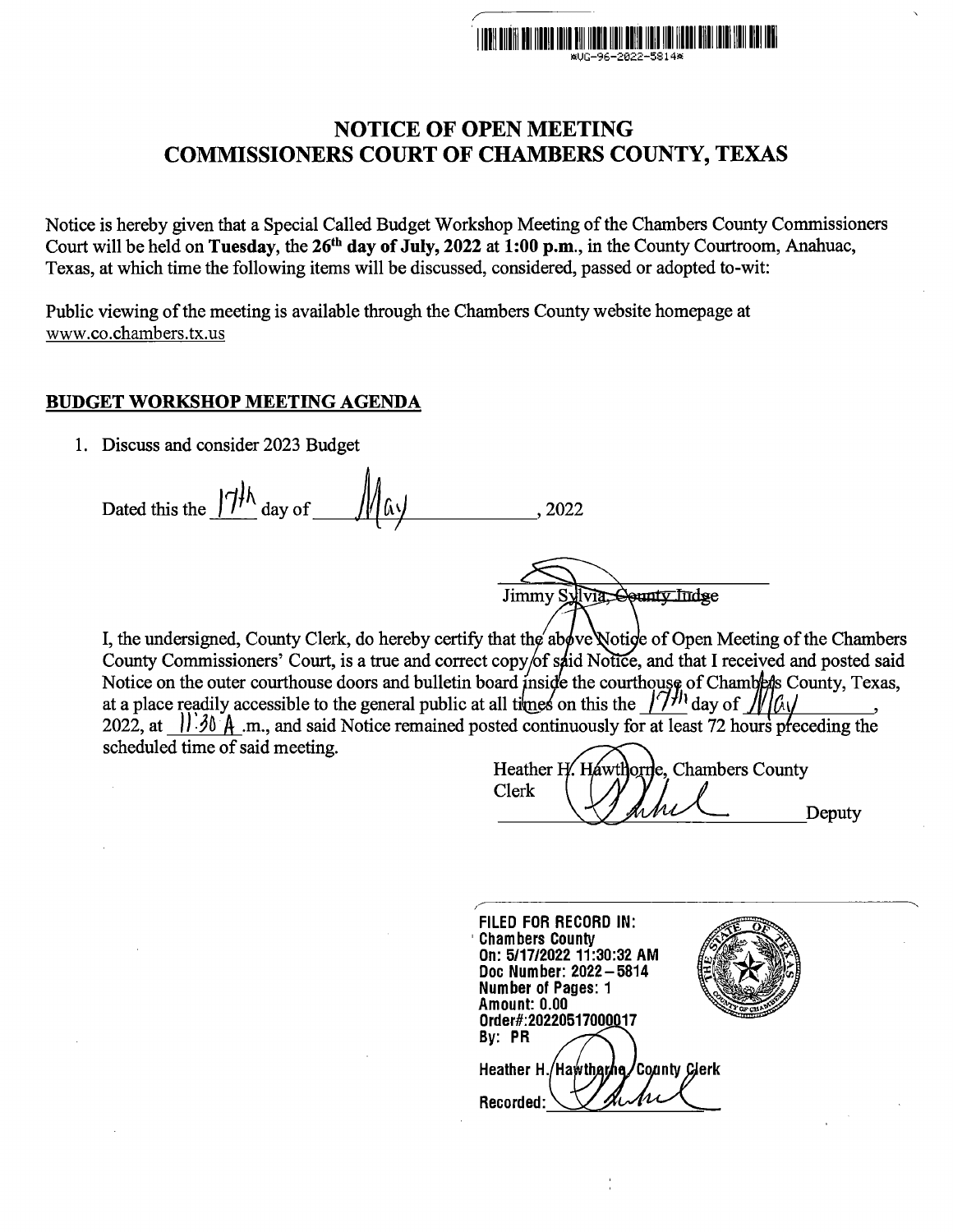

Notice is hereby given that a Special Called Budget Workshop Meeting of the Chambers County Commissioners Court will be held on Tuesday, the 2<sup>nd</sup> day of August, 2022 at 9:30 a.m., in the County Courtroom, Anahuac, Texas, at which time the following items will be discussed, considered, passed or adopted to-wit:

Public viewing of the meeting is available through the Chambers County website homepage at www.co.chambers.tx.us

#### BUDGET WORKSHOP MEETING AGENDA

1. Discuss and consider 2023 Budget

Dated this the  $1/1/h$  day of  $1/1/h$  . 2022  $\mathcal{T}$ 

Jimmy Sylvia County Judge

I, the undersigned, County Clerk, do hereby certify that the above Notice of Open Meeting of the Chambers County Commissioners' Court, is a true and correct copy/of said Notice, and that I received and posted said Notice on the outer courthouse doors and bulletin board inside the courthouse of Chambiers County, Texas, at a place readily accessible to the general public at all times on this the  $\frac{1}{1/h}$  day of  $\frac{1}{16}$ 2022, at  $\int_0^2$  *A* .m., and said Notice remained posted continuously for at least 72 hours preceding the scheduled time of said meeting.

Heather H. Hawthorne. **Chambers County** Clerk Deputy

FILED FOR RECORD IN: Chambers County On: 5/17/2022 11:30:32 AM Doc Number: 2022-5815 Number of Pages: 1 Amount: 0.00 Order#:20220517000 By: PR Heather H/ Hawthorne. County Clerk Recorded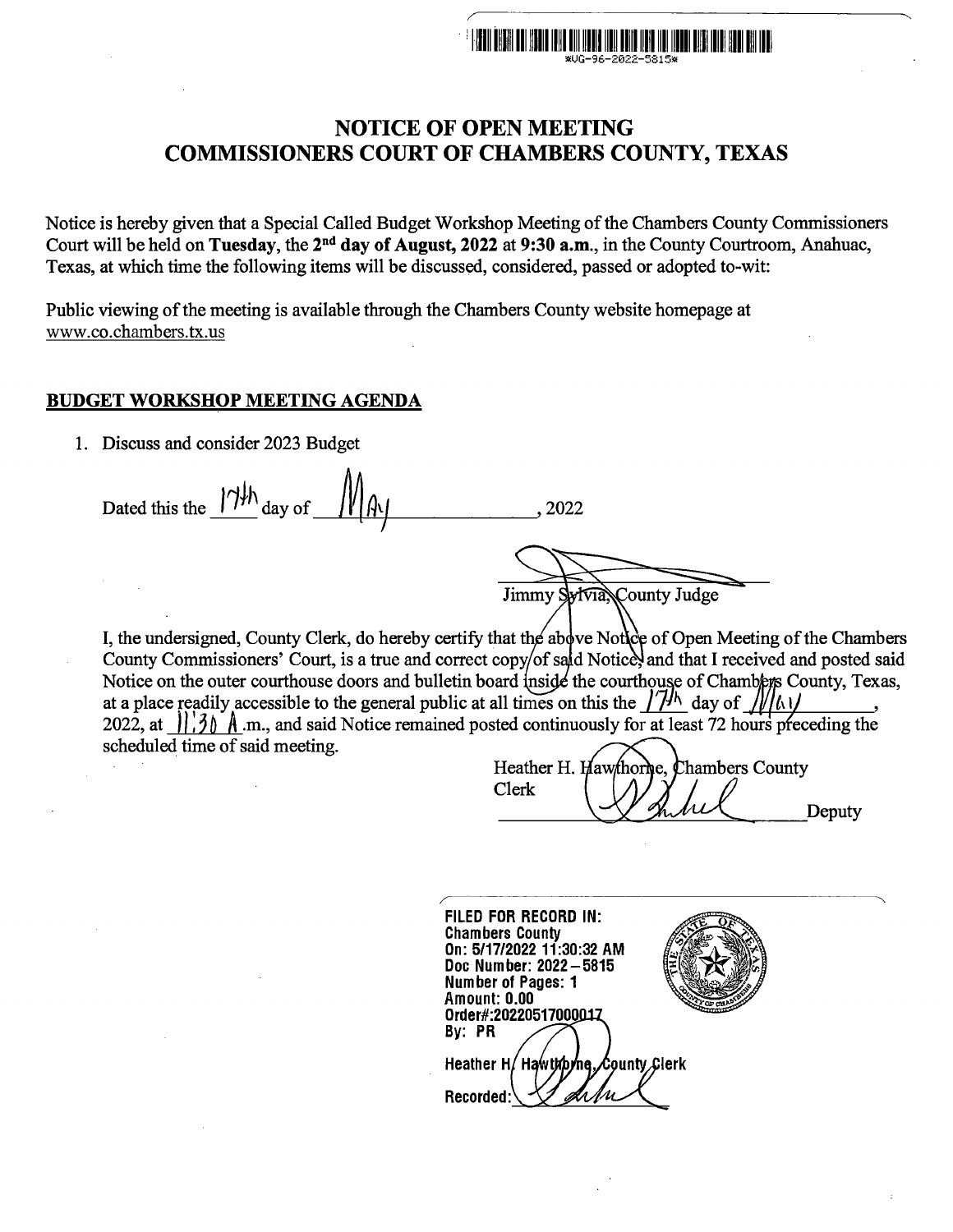

Notice is hereby given that a Special Called Budget Workshop Meeting of the Chambers County Commissioners Court will be held on Tuesday, the 9<sup>th</sup> day of August, 2022 at 1:00 p.m., in the County Courtroom, Anahuac, Texas, at which time the following items will be discussed, considered, passed or adopted to-wit:

Public viewing of the meeting is available through the Chambers County website homepage at www.co.chambers.tx.us

### BUDGET WORKSHOP MEETING AGENDA

1. Discuss and consider 2023 Budget

Dated this the  $77^{14}$  day of  $M_{\text{d}}/$ Jimmy Sylvia County Judge I

I, the undersigned, County Clerk, do hereby certify that the above Notice of Open Meeting of the Chambers County Commissioners' Court, is a true and correct copy of said/Notice, and that I received and posted said Notice on the outer courthouse doors and bulletin board inside the courthouse of Chambers County, Texas, at a place readily accessible to the general public at all times on this the  $/7$ <sup>th</sup> day of  $/10$ 2022, at  $\frac{1}{30}$   $\uparrow$   $\uparrow$   $\uparrow$   $\uparrow$   $\uparrow$  and said Notice remained posted continuously for at least 72 hours preceding the scheduled time of said meeting.

يدرك

**Heather** Hawthorne, Chambers County Clerk Deputy

FILED FOR RECORD IN: Chambers County On: 5/17/2022 11:30:32 AM Doc Number: 2022-5816 Number of Pages: 1 Amount: 0.00 Order#:20220517000017 By: PR CountwClerk Heather H. Hawthorne, Recorded: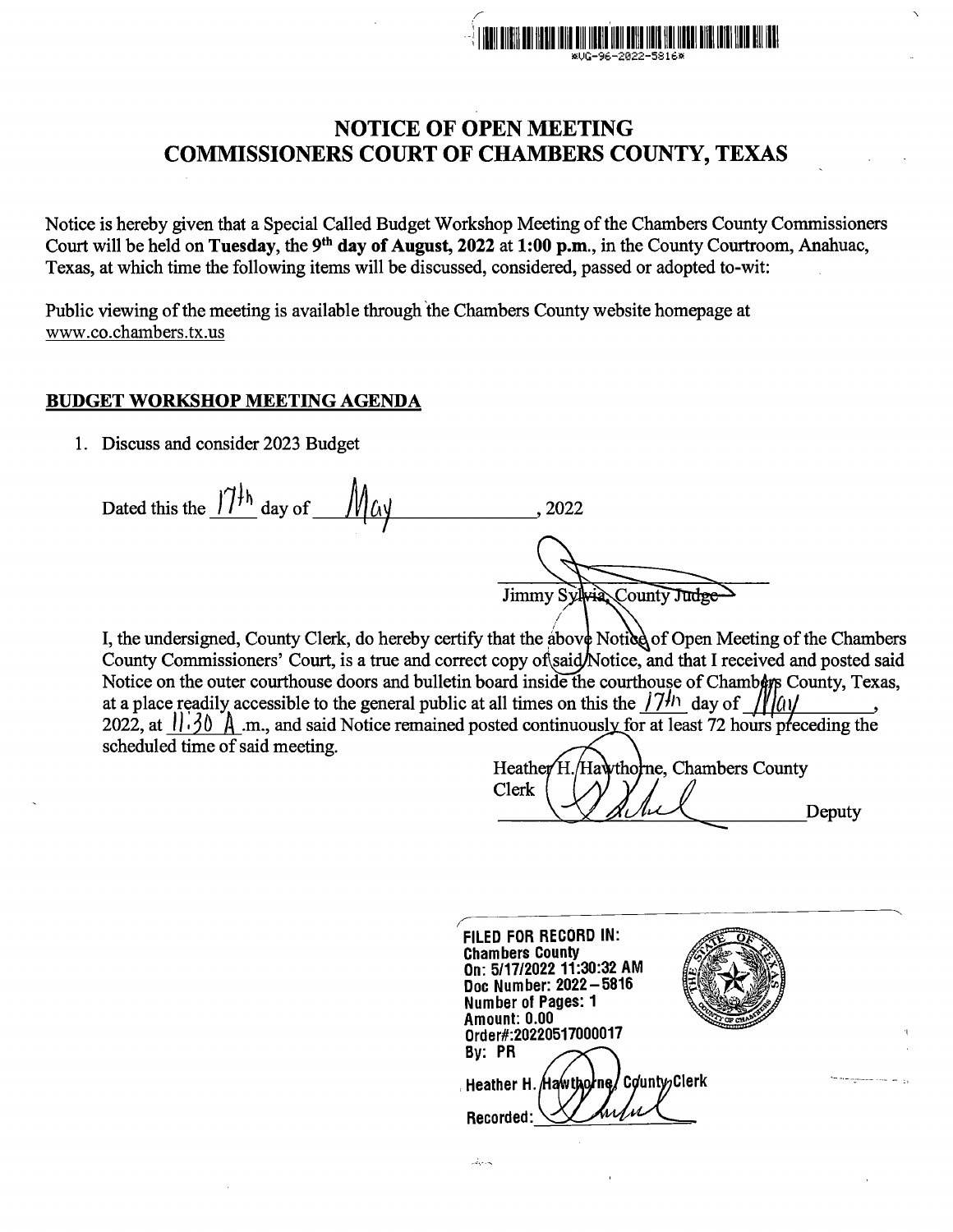

Notice is hereby given that a Special Called Budget Workshop Meeting of the Chambers County Commissioners Court will be held on Tuesday, the 16<sup>th</sup> day of August, 2022 at 9:30 a.m., in the County Courtroom, Anahuac, Texas, at which time the following items will be discussed, considered, passed or adopted to-wit:

Public viewing of the meeting is available through the Chambers County website homepage at www .co.chambers. tx.us

## BUDGET WORKSHOP MEETING AGENDA

1. Discuss and consider 2023 Budget

Dated this the  $1/\sqrt{1+h}$  day of  $\frac{1}{\sqrt{1+h}}$  (iv Jimmy Sylvia, County Judge

I, the undersigned, County Clerk, do hereby certify that the above Notice of Open Meeting of the Chambers County Commissioners' Court, is a true and correct copy of said Notice and that I received and posted said Notice on the outer courthouse doors and bulletin board inside the courthouse of Chambers County, Texas, at a place readily accessible to the general public at all times on this the  $/7$ <sup>*h*</sup> day of 2022, at  $11.30 \text{ Å}$  .m., and said Notice remained posted continuously for at least 72 hours preceding the scheduled time of said meeting.

wthorne. Chambers County Heather I Clerk Deputy

FILED FOR RECORD IN: Chambers County On: 5/17/2022 11:30:32 AM Doc Number: 2022-5817 Number of Pages: 1 Amount: 0.00 Order#:20220517000017 By: PR Heather H. Hawthorne, County Clerk Recorded: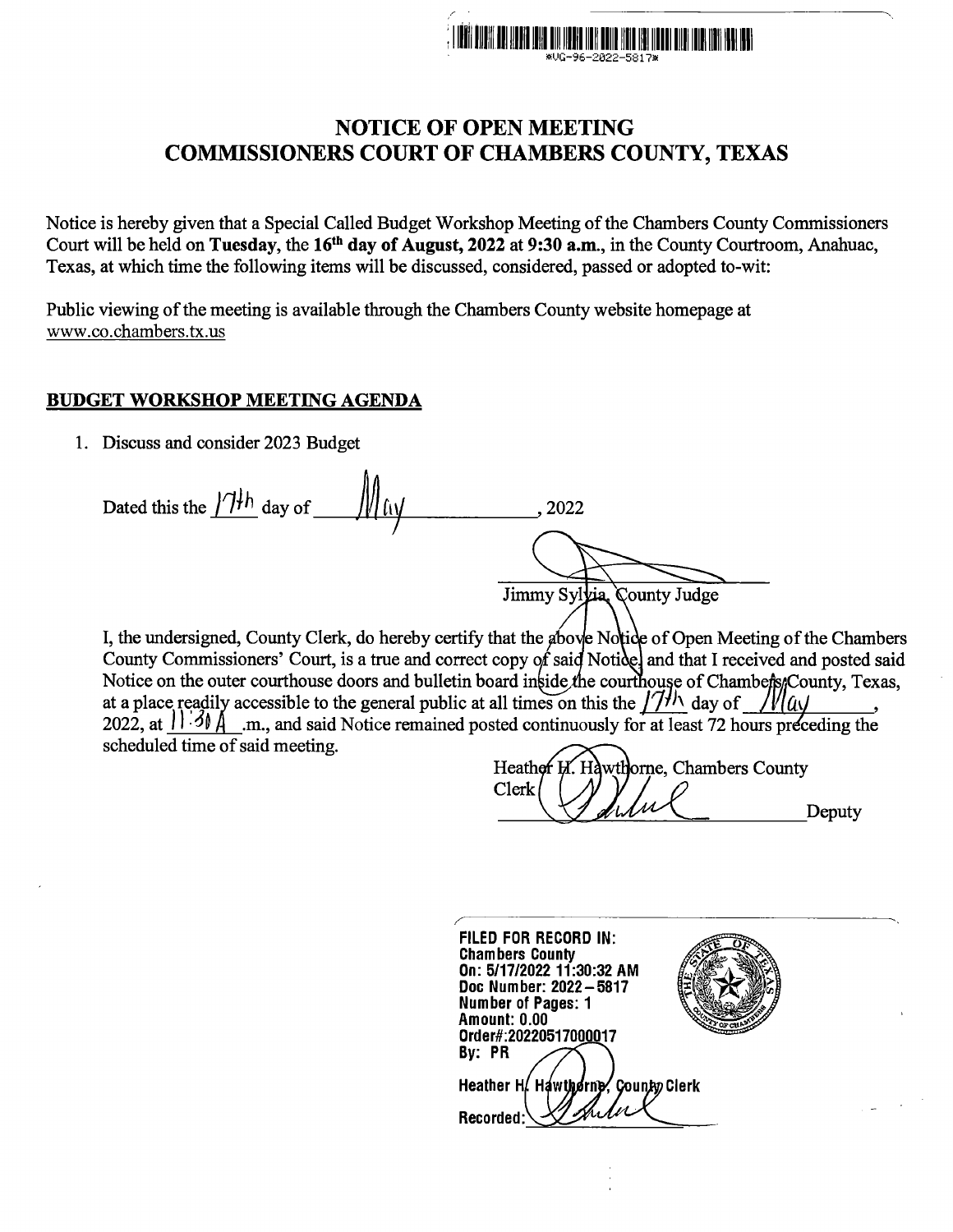

Notice is hereby given that a Special Called Budget Workshop Meeting of the Chambers County Commissioners Court will be held on Tuesday, the 23rd day of August, 2022 at 1:00 p.m., in the County Courtroom, Anahuac, Texas, at which time the following items will be discussed, considered, passed or adopted to-wit:

Public viewing of the meeting is available through the Chambers County website homepage at www.co.chambers.tx.us

## BUDGET WORKSHOP MEETING AGENDA

1. Discuss and consider 2023 Budget

Dated this the  $\frac{1}{1+h}$  day of  $\frac{1}{1+h}$  (1)

Jimmy Sylvia, County Judge

I, the undersigned, County Clerk, do hereby certify that the above Notice of Open Meeting of the Chambers County Commissioners' Court, is a true and correct copy of said Notice, and that I received and posted said Notice on the outer courthouse doors and bulletin board inside the courthouse of Chambers County, Texas, at a place readily accessible to the general public at all times on this the  $\frac{171h}{1}$  day of  $\frac{1}{20}$   $\frac{1}{2}$ . 2022, at  $\frac{1}{30}$   $\frac{1}{2}$  .m., and said Notice remained posted continuously for at least 72 hours scheduled time of said meeting.

Heather<sup>H</sup>. Hawthorne, Chambers County Clerk Deputy

| FILED FOR RECORD IN:<br><b>Chambers County</b><br>On: 5/17/2022 11:30:32 AM<br>Doc Number: 2022 - 5818 |
|--------------------------------------------------------------------------------------------------------|
| Number of Pages: 1<br><b>Amount: 0.00</b>                                                              |
| Order#:2022051700001Z                                                                                  |
| By: PR                                                                                                 |
| Heather H. Hawtholpe, County Clerk                                                                     |
| Recorded:                                                                                              |